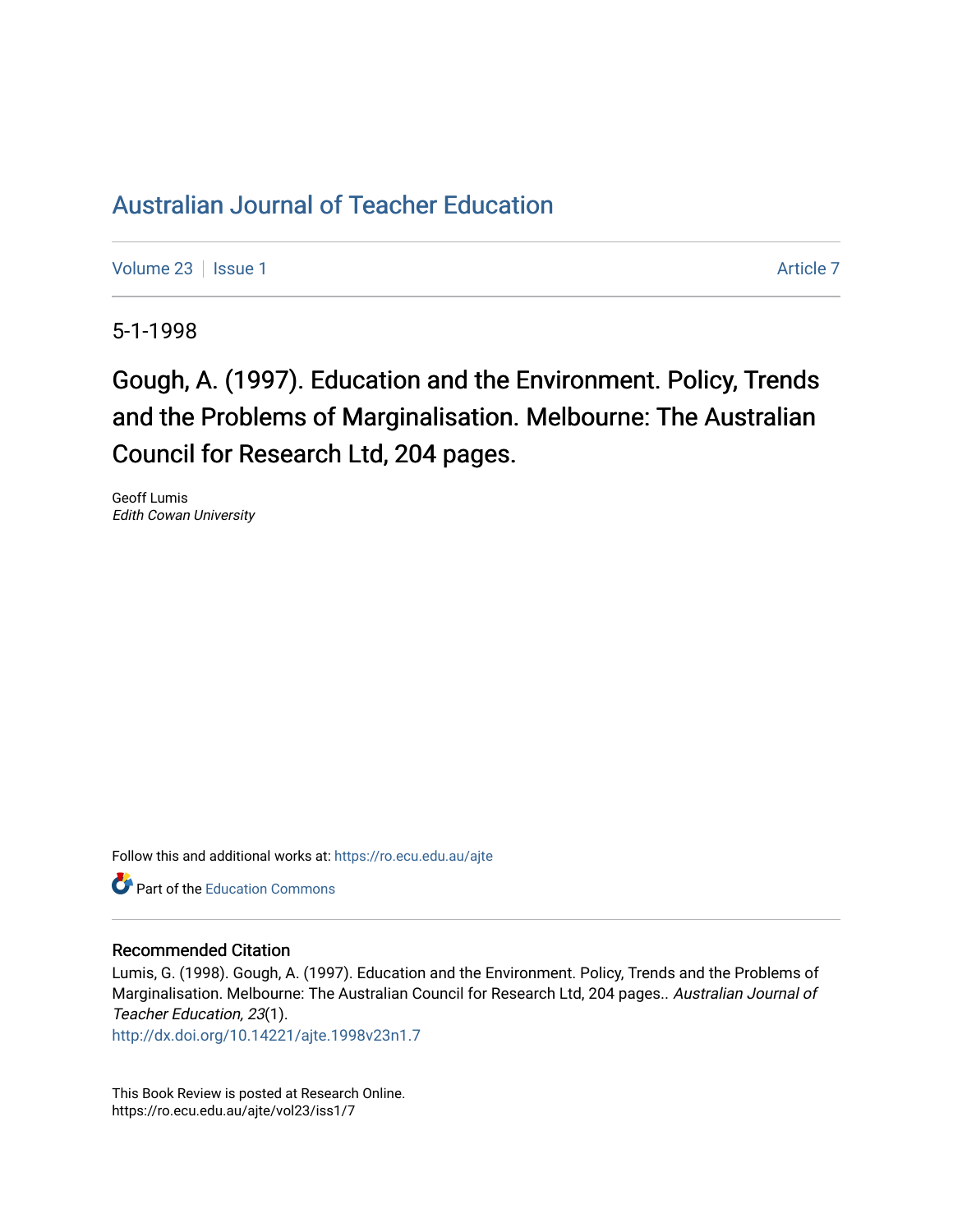#### **BOOK REVIEWS**

Cunningham, George K. *(1998). Assessment in the classroom: Constructing and interpreting tests. London: Falmer Press. vii + 225 pages.*

The techniques of constructing tests is the central focus of this book. Conventional assessment items such as multiple choice (Chapter 4), short answer and essay format questions (Chapter 5) are compared and contrasted. Extensive examples are included throughout the text to indicate how to implement the various test items. The advantages and disadvantages of each item type is examined.

This book is designed to be a practical guide to test planning and construction and the interpretation of test results. It also provides educators with important fundamental information about assessment and measurement. While in one chapter (Chapter 2) it gives clear and precise advice on the technical aspects of measurement, including descriptive statistics, standard scores, reliability and validity, other chapters consider test planning (Chapter 3), grading techniques (Chapter 7), standardized testing (Chapter *8),* and the ethics of student assessment (Chapter *9).*

The chapter on alternative assessments, such as performance assessment, authentic and portfolios, is a highly valuable chapter in a book designed in the first instance for

"teacher preparation courses that are not primarily devoted to classroom assessment" (p. vii). Without the inclusion of this chapter (Chapter 6) the book could be judged merely as a mundane educational assessment textbook with little to offer readers apart from the basic principles of test construction.

Twenty two pages of appendices which include formulae, tables and figures add weight to the quality of the book and ensure that it can also be used in "teacher preparation classes that have assessment as their major focus" (p. vii).

In recent years measurement and assessment have increased in importance in the professional lives of teachers and educators. This book is recommended for both "teacher preparation courses that are not primarily devoted to classroom assessment", but for which "assessment is an important topic,, and for "teacher preparation classes that have assessment as their major focus" (p. vii). It is cleverly constructed and clearly written so that it can be readily adapted for both purposes.

#### John R. Godfrey

Edith Cowan University

L.D. and D.P. Newton *(1998). Coordinating science across the primary school,* London: The Falmer Press, 121 pages.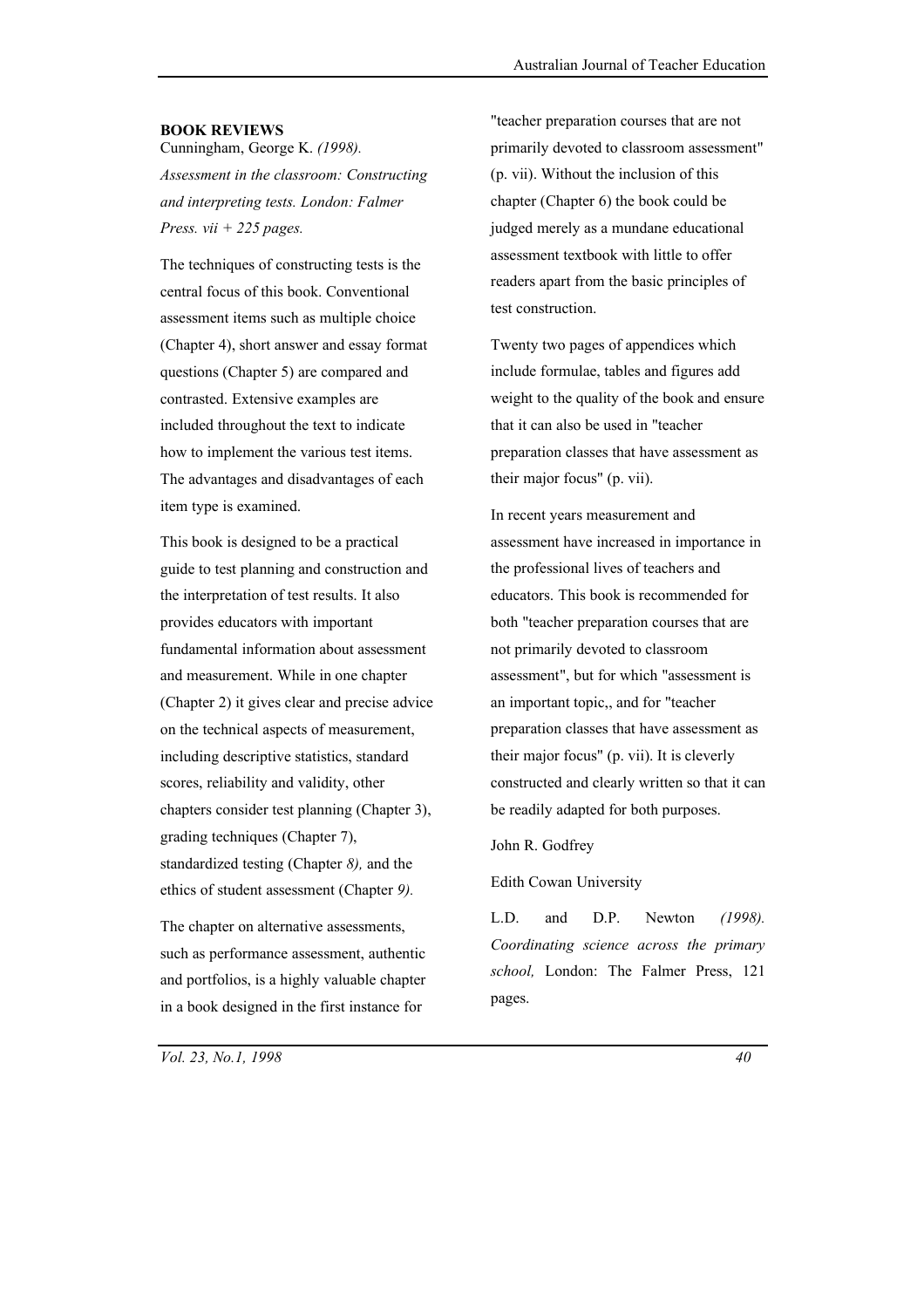Lynn Newton is a senior lecturer in education and course leader for a new undergraduate degree for primary science specialist teachers and coordinators at the University of Durham. Douglas Newton is a reader in education at the University of Newcastle, with a interest in science, technology and mathematics. Both authors are experienced primary science educators.

This publication is a handbook designed specifically for British primary teachers who have been given the responsibility to coordinate science in their school. The handbook serves the policy interests of the National Curriculum objectives in science education. Many of the examples refer to very specific British policy, educational administration culture and a particular professional experience. The publication is deliberately written in an interesting jargon free style with the stated intention that this style will include a much wider range of primary teachers uninitiated in science education. Ibis notion also accommodates teachers who may have been given the task of coordinating their school's primary science programme, but have a limited prior knowledge in science themselves. The style of language and content infers a very limited knowledge of material centred science and the constructivist learning theory.

This handbook introduces two aspects of the accountability role of a science coordinator:

Coordination as liaison role accommodating: communicating; 'harmonising'; bring together, making links; establishing routines and common practice; and

Subject leadership in the form of: providing information; offering expertise; direction; subject development; and evaluating standards.

The handbook is divided into five sections and fifteen short chapters.

*The role of the science coordinator,* is divided into four chapters:

The role of the science coordinator;

Your own development as a science coordinator;

Working with others; and

Contributing to school effectiveness.

*What science coordinators need to know,* is divided into four chapters

Interpreting the national curriculum;

Interpreting experimental and investigative science;

Interpreting life processes and living things, materials and physical processes;

Science and the whole curriculum.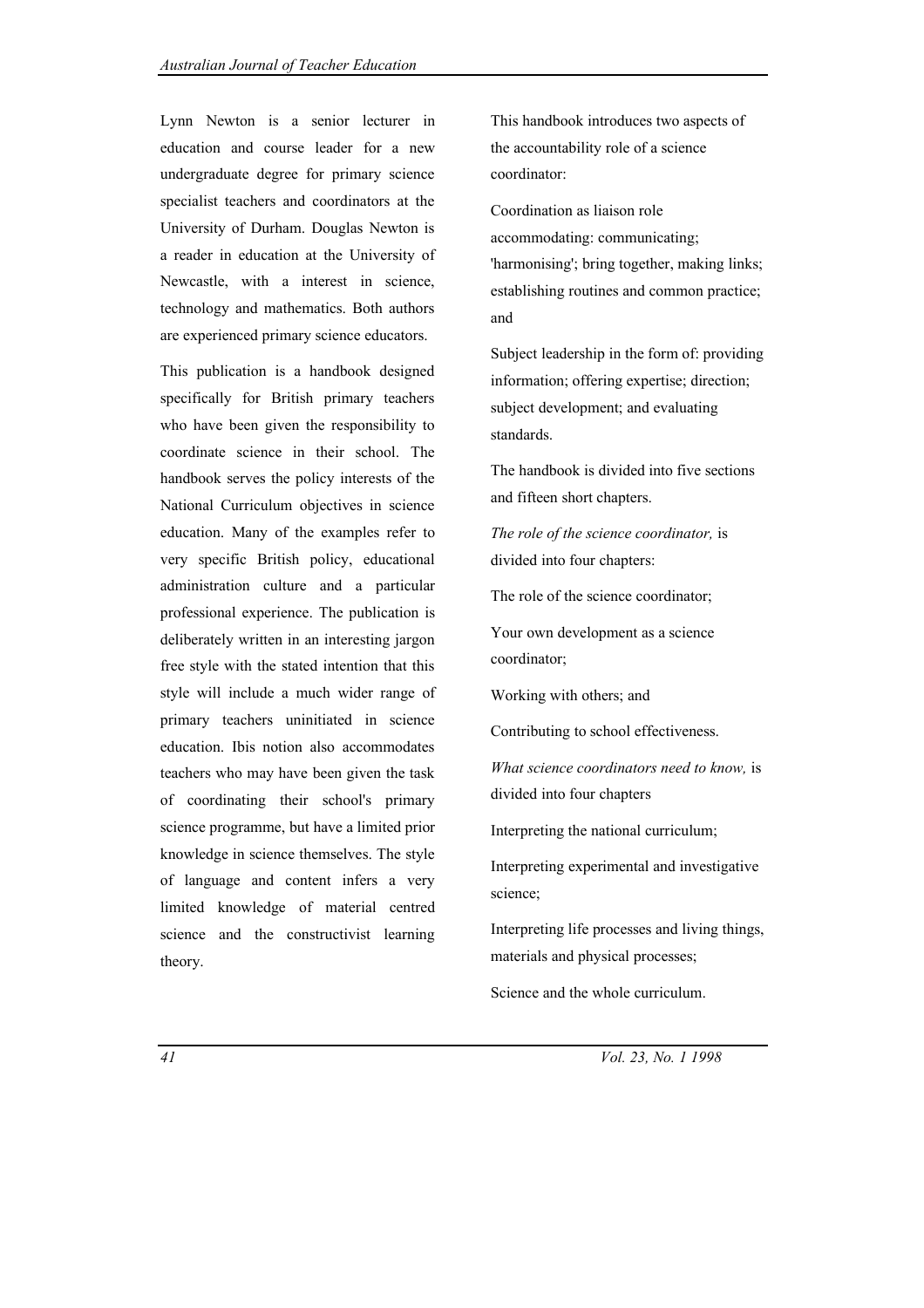*Whole school policies and schemes of work,*

includes two chapters:

Developing the school policy for science; and

Policy into practice.

*Monitoring for quality, represents three chapters:*

Monitoring and evaluating the science curriculum;

Monitoring and evaluating science teaching; and

Monitoring and evaluating science.

*Resources for learning and support,* being the final two chapters:

Managing resources; and

Information and resources for science coordinators.

The introduction of the publication cites quotations from the Chair of the Association for Science Education (1986). References are also made to domestic issues being confronted, prior to the establishment of the National Curriculum for Science. For example:

Bringing about change in the educational world is rarely easy. Well established and familiar practices die hard; our system is complex and it is not often that we are able to bring the necessary resources to bear. These are all very good reasons for standing

still or at best moving forward very slowly. There are, however, some imperatives for change which, despite the inertia of the system, refuse to give up.

(Nellist, 1986, p. 2 cited in L. D. and D. P. Newton, 1998, p. 1)

The Office for Standards in Education or **OFSTED** 

(1995a, p. 17) is cited describing the recent growth in primary science in England and Wales and the need to maintain standards. The policy rhetoric is specific to those who have an interest in the interpretation of this area of government policy regarding accountability in science education. Key statements from Her Majesty's Inspectorate reinforce the sense of a government determined to ensure specific policy outcomes are achieved. Throughout the publication there is a strong indication that there is little room for individual interpretation of what primary science could be outside of the particular order of defined policy. It is a directive on 'how' to become totally accountable in a narrow realm of science curriculum policy.

This tone of accountability becomes central to the publication's intention. It is therefore a less than gentle reminder of how coercive a educational culture can become, if education is assumed to be totally instrumental as a tool of social

*Vol. 23, No.1, 1998 42*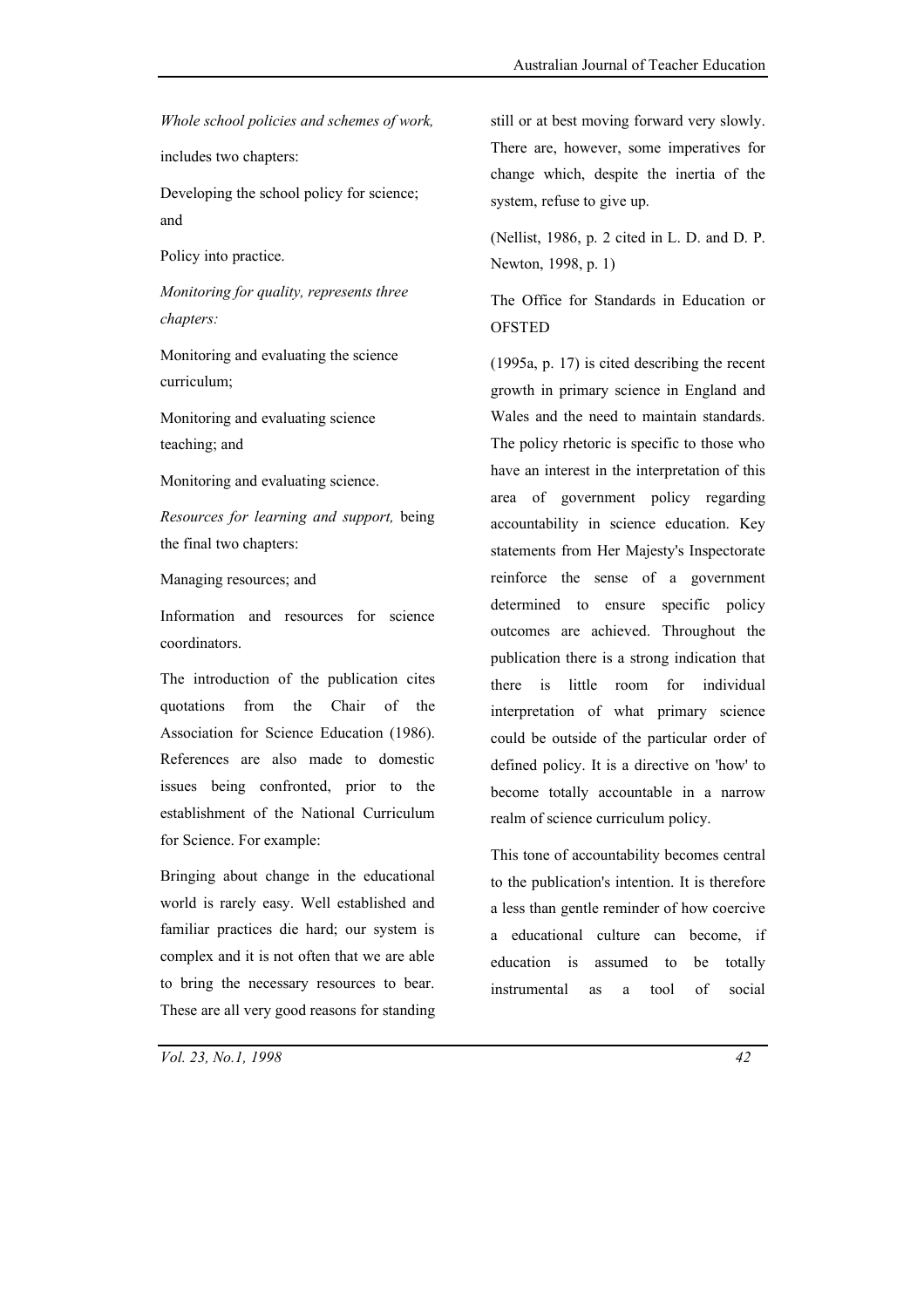reproduction. The practical steps offered to support science learning are rather superficial, offering little interest to the established science educators appreciative of more open systems or assuming fundamental professional capabilities of teacher as people. For example:

Many teachers enter the teaching profession because it allows them to build relationships with and help others particularly children. Being a coordinator extends that dimension to include greater professional interaction with adults. ...as the science coordinator, you will need to work with a number of different colleagues in different ways. (p. 30)

The early chapters provide a extended list of checks and audit formats. The notion of audit, is also extended into the researching the extent of a colleague's knowledge and experiential background. This type of probing has to be questioned, as it assumes an a lack of confidence in the professional capabilities of the other primary teachers. For example:

A more objective approach is to carry out an audit of staff skills and expertise in science. This will give you a more accurate picture of their strengths and needs, allow you and the head teacher, to plan an appropriate staff development programme. (p. 360)

Chapter Three endeavours to provide mechanisms which are tactics to politely persuade the sensitive ,other' to engage in a willing spirit to teach science. There are list of tips for providing a successful inservicing for reluctant colleagues. Audits of non school resource people are also suggested, such as the RSPCA, local vet and fire brigade.

Chapter Four further carries the momentum of the audit notion as it introduces the notion performance indicators, league tables and accountability requirements of OFSTED inspectors. This top down preoccupation reinforces the need for 'the authority' to receive extra reinforcement. Policy development and review is continually emphasised and a detailed chart on how the National Curriculum must be honoured is included. Particular advice is directed to the preparation of a school for inspection. A safe ten point check list is offered so that minimal errors and maximum accountability can be achieved. Throughout the publication the learning processes takes a secondary position as by-product of accountability.

In Chapter Five the discussion is centred around the Education Reform Act of 1988 and also the National Curriculum Order for Science. Some very basic pedagogical assumptions about children are introduced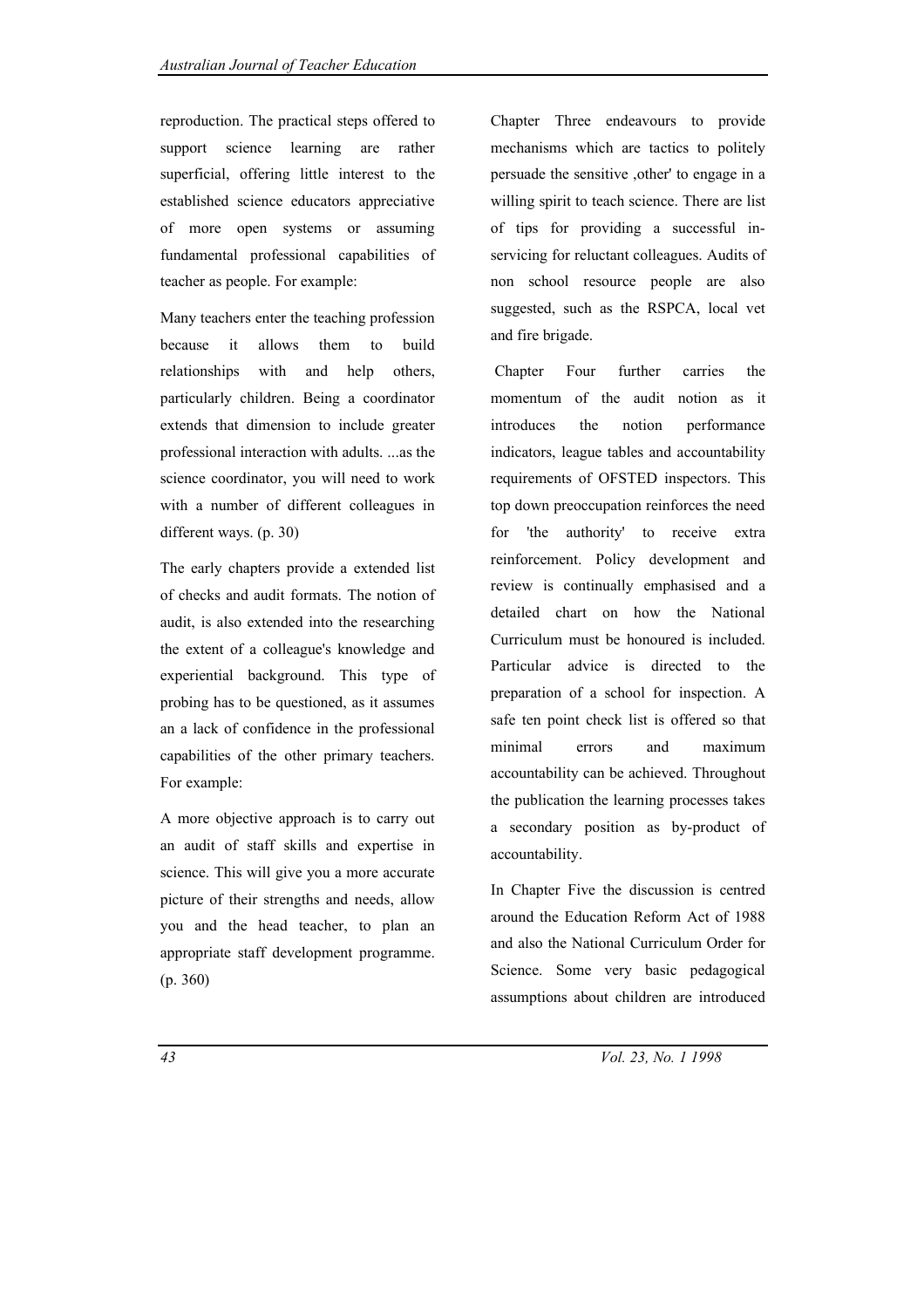to complete the chapter framework for a non specialist teacher'fhe processes of science, and the discovering approach is introduced with some examples of how to show teachers how working scientifically is achieved. The examples included provide a basic outline for primary science to 'up date' teacher skills.

The pedagogical content is introductory, with science as a process and product being reinforced as well as the importance of prior experience. For example:

Children do not come to a classroom with empty heads. They have many ideas about science topics and these have been developing from a very early age. (p. 66)

Chapters Seven revisits basic concepts pertaining to interpreting life process and living things, materials and their properties and physical processes. These topics reinforce many of the universal strands in contemporary science education programmes. Again the tone of the outline approaches a teaching community of reestablishing a basic awareness of scientific knowledge and its development with children.

The latter chapters are devoted to developing issues like school policy for science and again check lists are provided teachers to reinforce accountability. Discussion is also directed to demonstrate a

I step by step' approach to place policy into practice. The interactive learning approach is introduced with the aid of an expanded chart. Monitoring and evaluation of the science curriculum becomes a whole chapter focus and this leads into another two on evaluating science teaching and science learning. The final chapters covering managingresources and information and resources for science, provides a useful background reading for teachers and people interested in staff development workshops. A most useful collection of Science teachers' associations are enclosed and these would prove most valuable for contacts outside the United Kingdom. A list of British suppliers are also provided with addresses, telephones and facsimile numbers.

This publication is designed to support the needs of National Curriculum policies appropriate to England and Wales. The tacit assumption from this handbook suggests that teachers are poorly prepared to coordinate or teach primary science. The handbook offers extensive guides to ensure ,step by step' survival in a 'top down' driven educational context, by reinforcing an authoritative approach to the organising a primary science programme. In terms of pedagogy, there are many other publications that offer a wider range of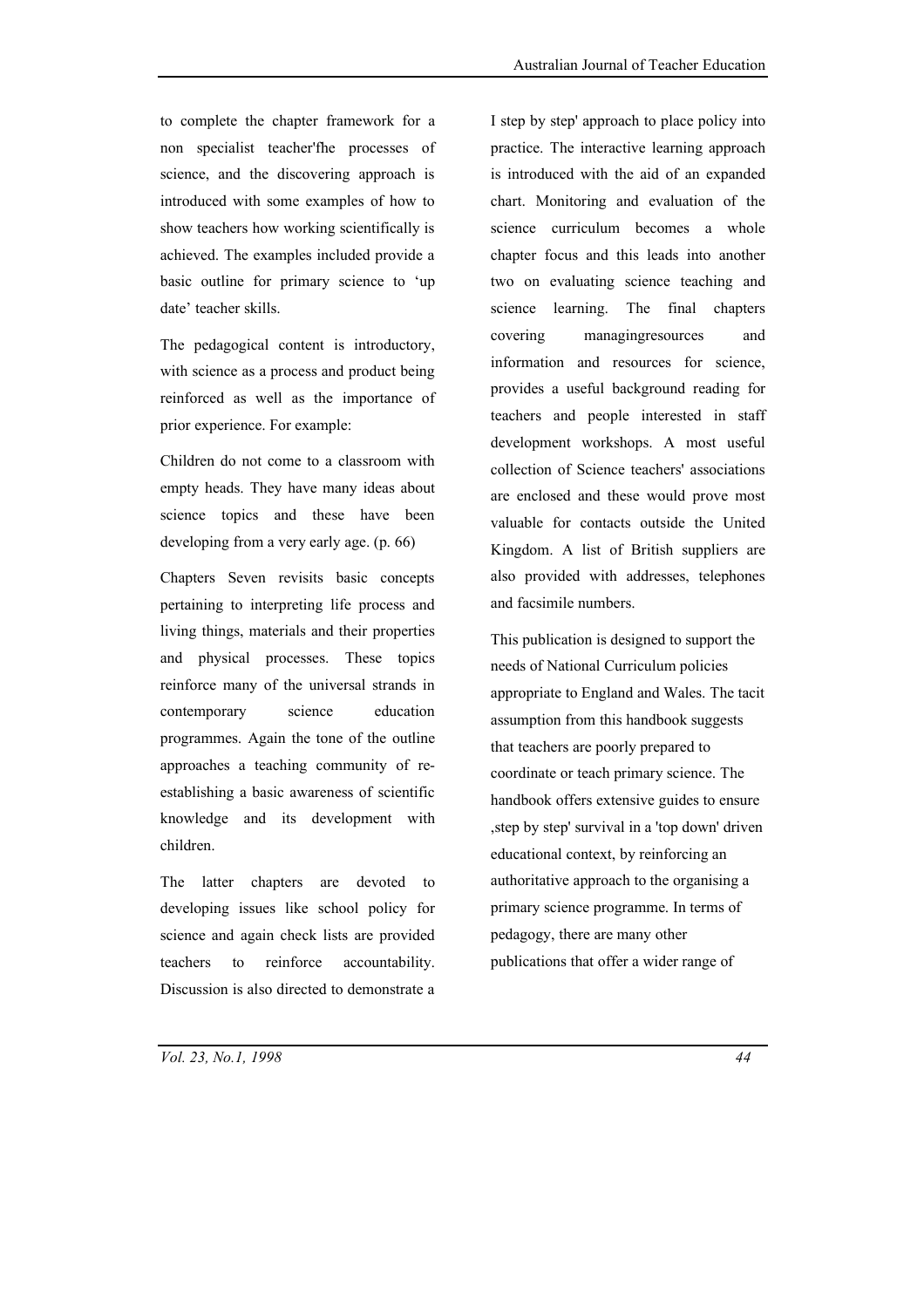creative syllabus presentations for both elementary and primary science.

The value of this publication to the international educator, lies in the particular insight and appreciation of an administration that demands strict adherence towards its National Curriculum policy. The publication characterises the means by which government policy and inspectorate processes have influenced the re-shaping of the professional leadership character and role of the teacher, and the teacher coordinator in primary school science.

## Geoff Lummis

### Edith Cowan University

Gough, A. (1997). *Education and the Environment. Policy, Trends and the Problems of Marginalisation.* Melbourne: The Australian Council for Research Ltd, 204 pages.

Annette Gough teaches science and environmental education in the Faculty of Education at Deakin University. She has worked on environmental education policy and curriculum development in the formal education sector for over twenty years.

This publication, developed from Gough's (198894) doctoral dissertation, represents a most comprehensive review of environmental education in Australian and related international forums. Gough's book is the first major work on environmental education to be published in Australia since the late Russell Linke's (1980) Environmental Education in Australia. Linke's comprehensive work dates back to his research survey in 1973n4, and has provided the foundation for the initial development of environmental education as an area of national curriculum action by the Curriculum Development Centre. Gough extends the historical significance of Linke's work on environmental education.

Gough carefully traces the emergence of environmental education in the late 1960's and the early 1970's from the international and Australian contexts. Her emphasis is on education rather than any instrumental relationship with the 'green' or ,environmental movement'. She analyses how society and science have helped mould what is generally in a popular sense appreciated and understood as 'environmental education'. The historical issues reach into the core of policy, trends and the important contextual problems of marginalisation. All contextualities are elaborated upon in essential detail and evolving discourses of relevant critical theory.

Gough offers the reader a broad appreciation of the emergence of environmental education as 'a history' of the field. The need to move towards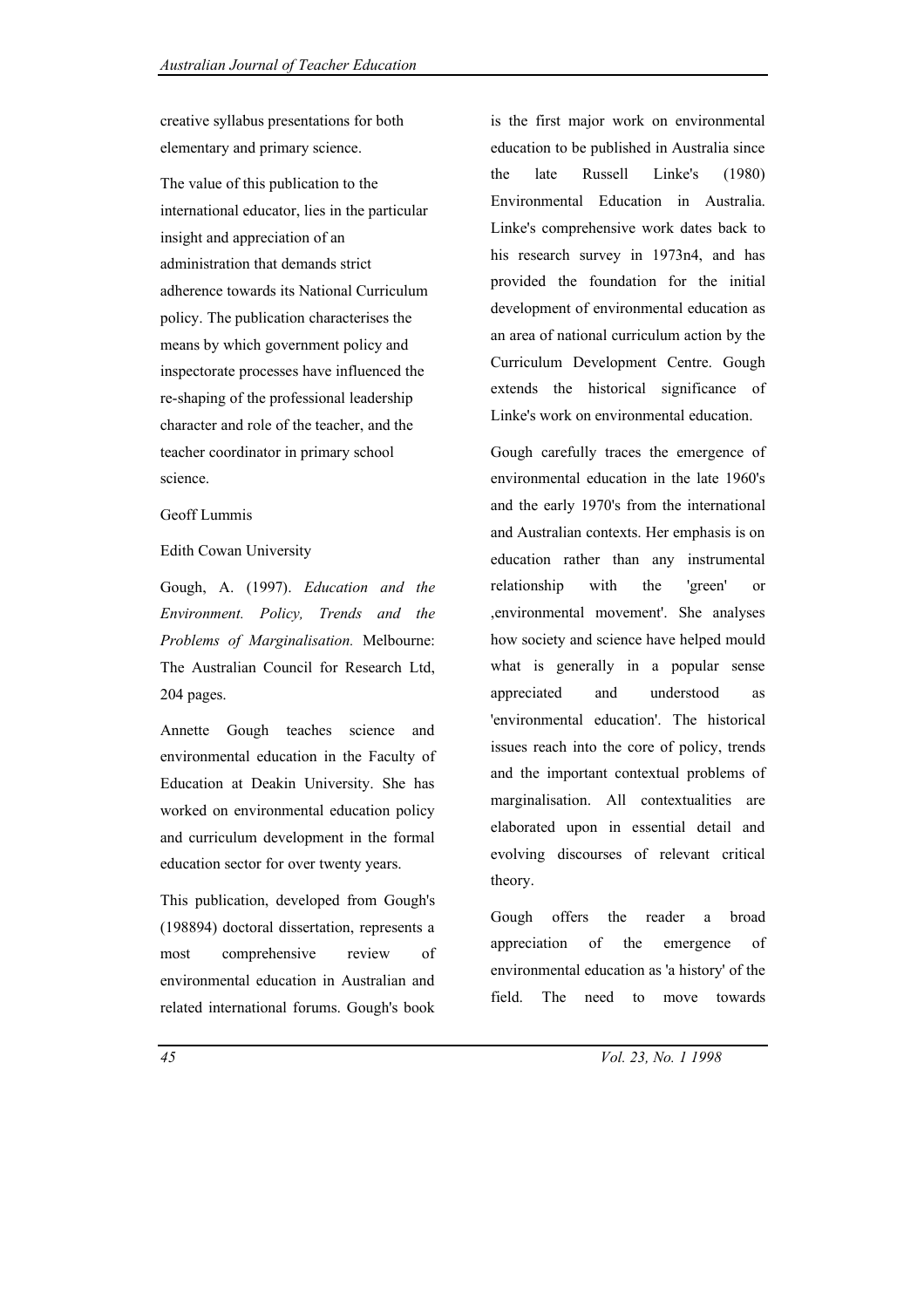environmental education commences symbolicay with the appropriate acknowledgment of Rachel Carson (1962). The scientific warnings about the ecological destruction of the planet through anthropocentric activity are reintroduced to the context of policy and international debate. Gough elaborates upon the early formation of the central associated issues, examining the processes that have moved towards international and national consensus. It is this back ground that positions the significance of her research as an imperative beyond the 1990's. The important notion of sustainability is also explored in context with the multiplicity of policy trends and marginalisation. Specific contemporary Australian policies on environmental education are carefully identified and explored. The national curriculum policies are outlined on a state by state basis. The vital theme of marginalisation is thoughtfully threaded throughout. The political scope and realities of the Australian process are examined in interesting depth.

Marginalisation as an outcome of discontinuity is explored with respect to the status of policy and curriculum development being negotiated in a time of political reactionism. Gough captures the problems of change, as an ongoing dilemma within the Australian educational

context. The pressures of maintaining a focus with shifting policy, is an issue that educationalists are all too familiar with today. The impact upon an already marginalised field such as environmental education, sees a most tentative existence in finding its appropriate place in mainstream curriculum. Issues of content versus process, are explored as important issues in the debate. The problematic of placing environmental education in the curriculum is also discussed. Issues of marginalisation through subject integration of as a 'part field' placement in either the sciences or social sciences is also examined.

Importantly, Gough links the educational relevance of the debate in total with both the 'environment' and epistemology. The 'social construction of reality' is expanded upon for the widest appreciation of the influence of cultural ideology as an defining process within power structures and its influence upon the field of environmental education.

Constructivism and learning is covered with the appropriation of the emerging political and cultural views of curriculum with knowledge. Gough explores the extent of alternative perspectives from 'Earth education', 'critical environmental education', 'deep ecology', 'technocentrism', and ecofeminism'. Important statements and clarifications are directed towards the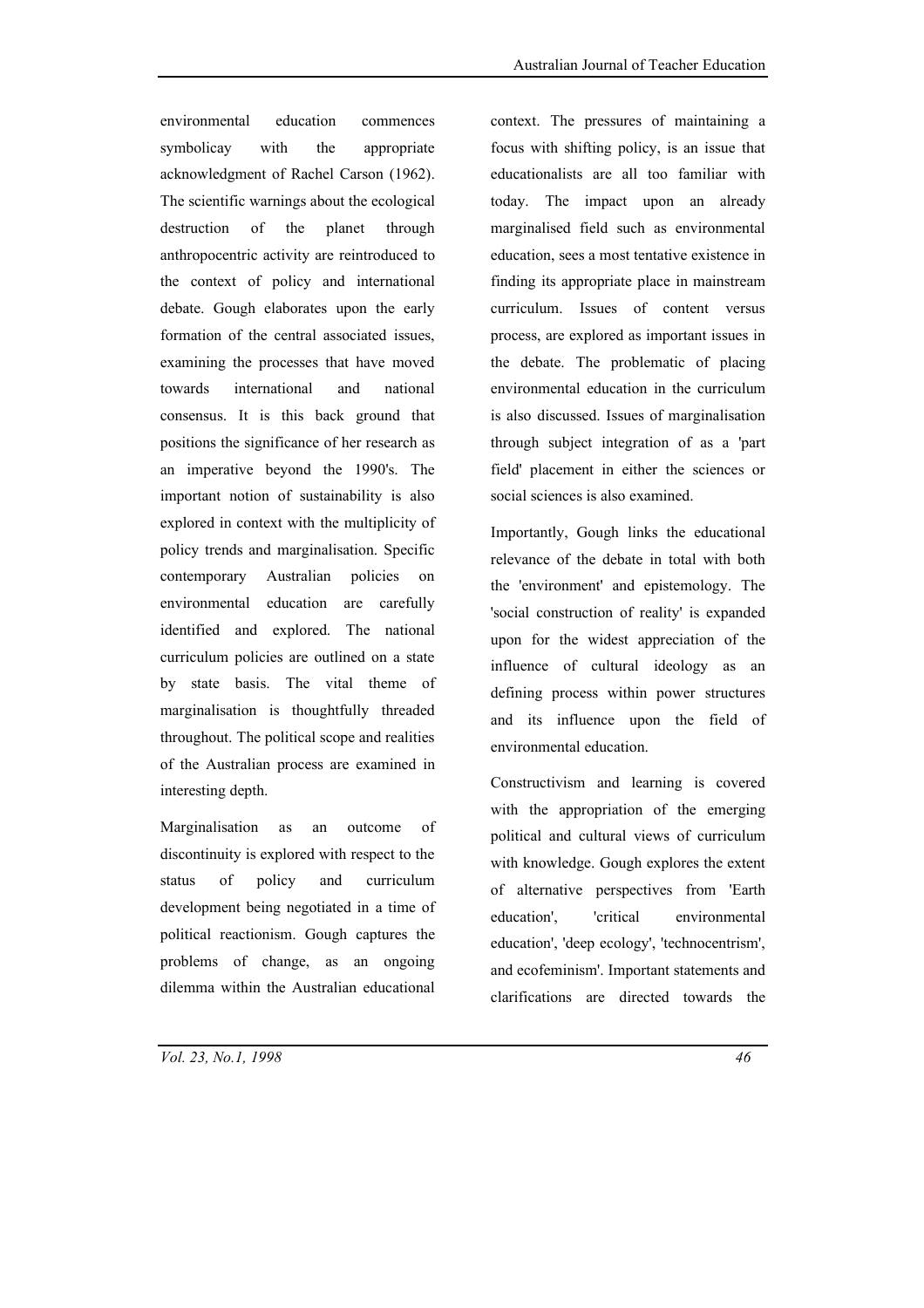pedagogical significance of feminist insight and a socially critical feminist analysis of environmental education. Gough offers the challenge of alternative directions. The debate and irritations between 'deep ecology' and 'ecofeminism' are also profiled. Green politics, environmentalism and the issues of marginalisation are linked to the history of policy and trends. She describes a pedagogical frame work that is inclusive of feminists perspective such as Patti Lather (199 1). Gough not only questions the domination of Anglo-American English speaking hegemony and the androcentirc paradigms which have driven the agenda in environmental education to date, but also cites the transformational work of Carolyn Merchant (1996) on 'partnership ethics'. The citing of 'partnership ethics' as a guide towards a workable process and metaphor for change, positions the debate into the contemporary discourse and hints at ,rehabilitation' rather than a polemic extension.

Gough sets challenges for the future as ongoing discourses are elaborated upon at an inclusive level for all interested teachers and educators. The final coverage of Gough's work examines the possibilities of poststructuralist pedagogy for environmental education. There is a healthy sense of optimism in her closing chapter. A

sense of optimism that in no way under states the extent of what is a planetary crisis for both humanity and the life-world. Gough extends an encouraging appreciation of the directions established to accommodate the necessary praxis and the necessary ecological pedagogy as explained as ,environmental education'.

Gough's work reactivates the sense of a 'new praxis ' "which recentres the environment from the periphery and positions it as an equal partner with human perspective". As Gough explains in her closing page:

Poststructural methodologies are destabilising, through their deconstructions of stories we have previously held to be true. Accepting that there is no one story is not easy, but once that leap is made then there is a freedom to explore the multiple stories, multiple subjectivities and multiple discourses that constitute our lives, and to explore other ways for addressing the issues of environmental education.

Annette Gough's significant work extends Russell Linke's foundation contribution, to complete the Australian setting in the field of 'environmental education' for the closure of the 1990's and farbeyond 2000. This publication, like Russell Linke's (1980) Australian classic, will become essential reading.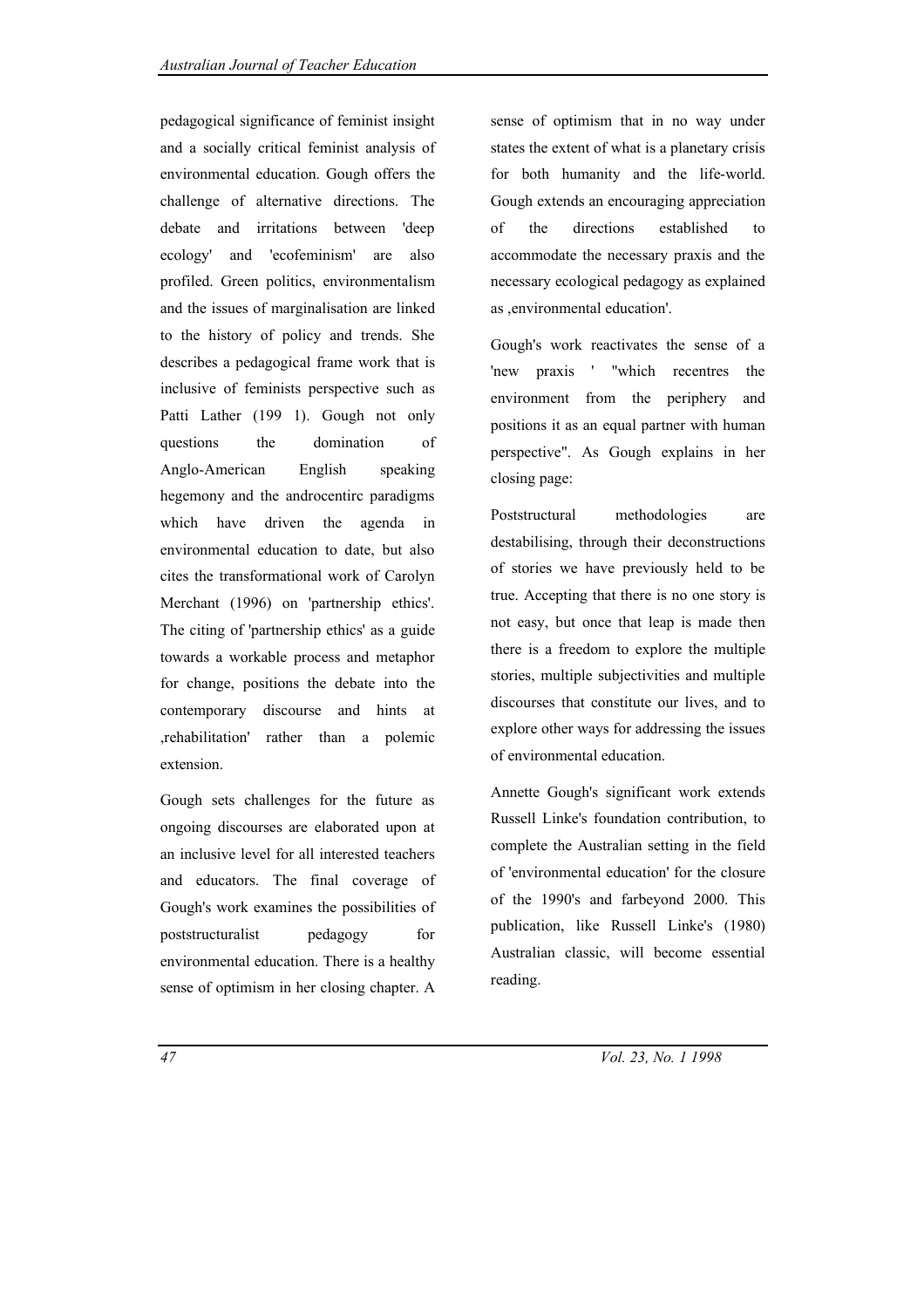#### Geoff Lummis

Edith Cowan University

O'Neill, J. (FA) (1997), *Teacher Appraisal in New Zealand - Beyond the Impossible Triangle, Palmerston North, NZ, ERDC Press Massey University, 146 pp.*

John O'Neill invites readers of his book to begin by examining the picture on the front cover where there is a reproduction of Escher's lithograph *Ascending and Descending.* For O'Neill, Escher's lithograph "captures perfectly the idiocy of the Ministry's model for teacher appraisal" in New Zealand.

On the rooftop of this building a number of identically dressed, anonymous figures are walking on a stairway, apparently with great purpose. However, on close examination, the figures are seen to be walking endlessly but going nowhere, neither up nor down. Now imagine the building is your school, and the figures are the teaching staff engaged in the formal appraisal procedures demanded by the Ministry, while, inside, the students are left unattended. As you do so, ask yourself whether formal teacher appraisal is really meant to be anything more than a device intended to secure teacher conformity and accountability, to their employers and to the wider community?

This sets the tone of what follows. The language of the Ministry of education in Wellington, according to O'Neill, is the language of management, in which the themes of contracts, targets, objectives, delivery, evaluation and accountability for performance "ooze from every sentence". O'Neill and most of the contributors to this book take the position that teachers are entitled, in terms of their professional appraisal, to considerably more than this. Ideologically, O'Neill and the contributors to this volume, challenge the New Zealand Ministry of Education's recently published document *Performance Management in Schools* (1996b), which followed rapidly from the publication of The *Draft National Guidelines for Performance Management* (1996a). Citing John Olson (1992), O'Neill points out that "teaching takes place in a communal world with shared meanings".

Most Australian readers are probably aware of the major changes that have been implemented in the New Zealand education system, starting with the publication of *Tomorrow's Schools* (Lange 1989) almost a decade ago. The transformation of the education system, along with the national economy, has led to a reconsideration of teacher appraisal in New Zealand. In early 1995 the Ministry of Education established a 'Development Group for Performance Management in Schools' and charged it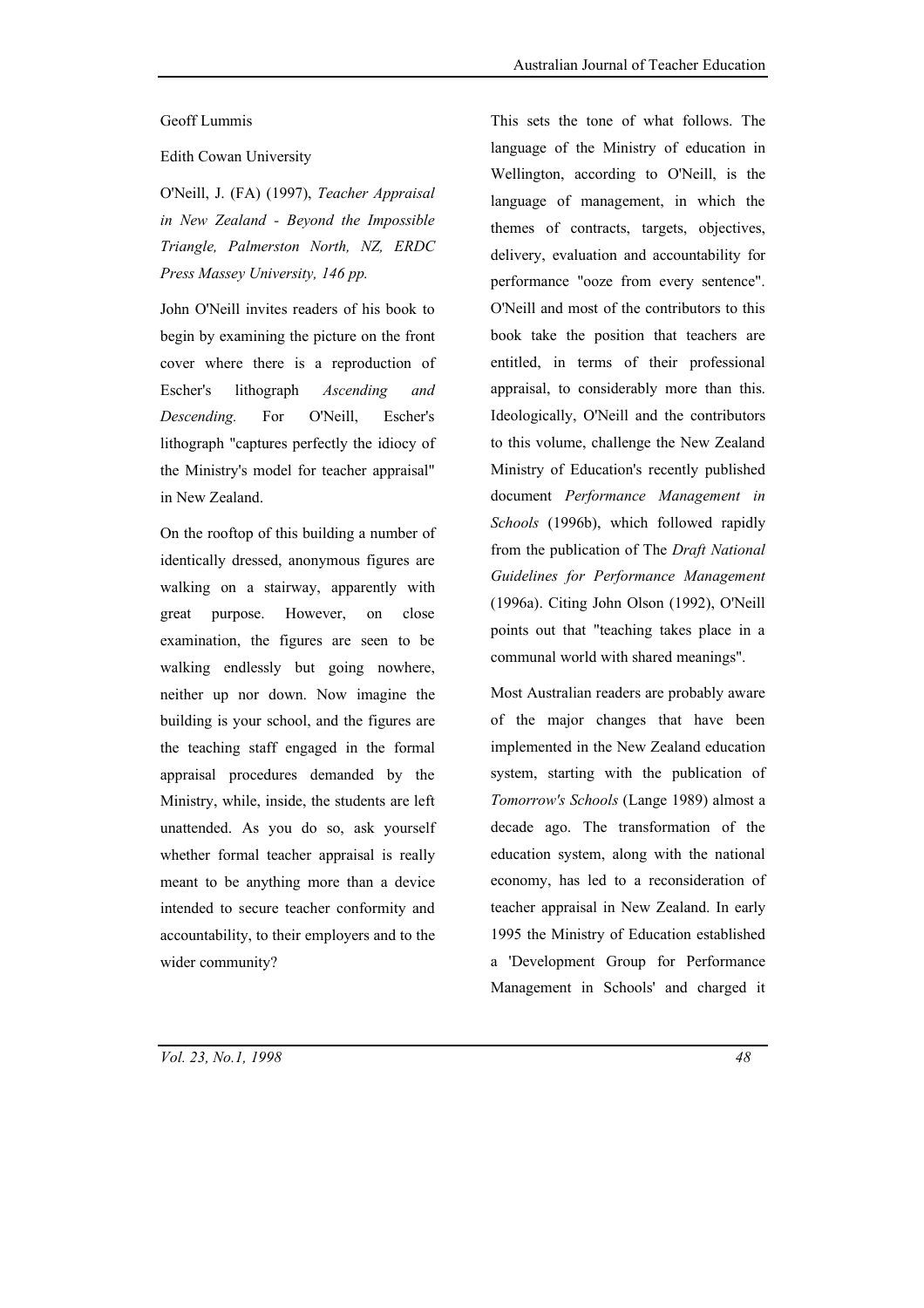preparing draft guidelines for the introduction of performance management in all New Zealand schools. Amongst the twelve requirements of performance management for teachers in New Zealand schools are the following "expectations of performance for all staff must be documented at the start of the process.... For classroom teachers a developmental objective, focussing on improving classroom performance, must be set... developmental assistance or support must be provided for each objective... an appraisal interview must be part of the process... an annual evaluation must document outcomes of the process against expectations of performance..."

This book is a challenge to such an approach to the evaluation of New Zealand teachers. In his Introduction O'Neill argues that an annual, formal appraisal round is not likely to secure the "critical self-analysis or collaborative working needed to promote teacher development and enhanced student learning". In the Ministry's model of teacher appraisal, he argues, teachers have a choice of whether to go up or down the stairway of Escher's 'impossible structure'. The model of teacher appraisal that is promoted in this book embraces teacher non-conformity, diversity and a range of alternative strategies. O'Neill and his contributors favour critical self-analysis and

collaborative styles of working in schools for both teacher development and the enhancement of student learning. Mollie Neville's chapter argues that performance appraisal and equity are a contradiction in terms. She points out that schools contain differing cultures, realities and discourses which are not accounted for in the simplicity of the Ministry of Education's model. She points out that "minorities construct their world and discourse differently from the dominant masculine, heterosexual, able-bodied culture". She further notes (pp. 84-85) that minorities have their own realities that differ from a model borrowed from business, and these realities are rich, varied and complex. However, in the teaching profession the irony is that the so-called minorities are often in a majority. White, male teachers are a minority in early childhood and primary education as noted by the Ministry of education (1996c). In secondary schools women are half the teaching force but only hold twenty-five percent of the principalships and only thirteen percent in co-educational schools. According to Neville "this makes the imposition of an alien masculine, market oriented culture through minority domination even more unacceptable. The result is that the majority are made outsiders in the teaching profession." Neville's powerful essay concludes: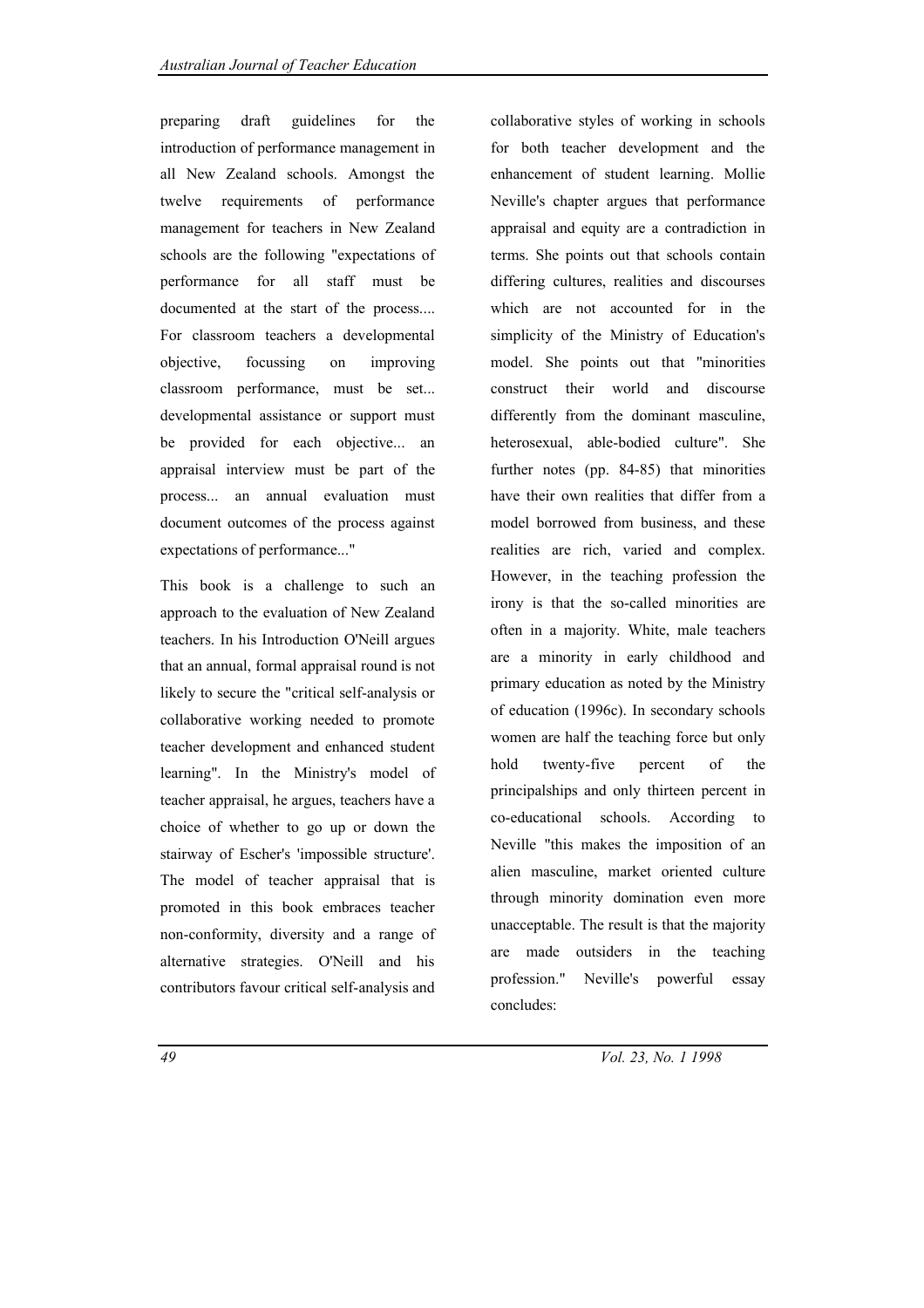'The Ministry's model for appraisal is deceptively simple. Its authors claim the model can be adapted, adjusted and made flexible for differing institutions. However, the whole concept of performance management as conceived in the documents is disturbingly silent on equity issues and by definition a method of controlling and limiting teachers rather than encouraging individuality and creativity."

The eight chapters that comprise this slim volume are drawn from a mix of school principals and university lecturers, mostly from Massey University and schools in the region of that institution. O'Neill and his contributors succeed in bringing to public attention a major educational change in New Zealand but to be really useful more context is needed and more balance in the selection of papers to let the reader engage in a major policy debate. I would like to have read more about the background to the new policy of teacher appraisal and heard more from those who support its implementation. The first chapter by Graham Collins outlines the development and implementation issues of performance management, whilst most of the rest of the book provides readers with a variety of counter positions. In spite of this limitation, the contributors to this book focus on a very important issue for all teachers: appraisal in terms of a performance management model versus a collaborative, collegial and collective approach within the profession.

## **REFERENCES**

Lange, D. (1989) *Tomorrow's Schools,* Wellington, Government Printer. Ministry of Education (1996a) *Draft National Guidelines for Performance Management in Schools,* Wellington

Ministry of Education (1996b) *Performance Management in Schools,* Wellington

Ministry of Education (1996c) Women in the Teaching Service, *Education Trends Report,* Wellington, 8 (1) July

Olson, J. (1992) *Understanding Teaching: Beyond Expertise,* Buckingham, UK, Open University Press *Ken Stevens Memorial University of Newfoundland*

Freire, P. (1997) *Pedagogy of the Heart,* New York, Continuum, 141 pp., ISBN 0-8264-1039-1

Freire, P. (1998) *Teachers as Cultural Workers: Letters to Those Who Dare Teach,* Boulder, Westview Press, 100 pp., ISBN 0-8133-2304-5

Paulo Freire's work has become the subject of renewed interest following his untimely death in 1997. Best known, perhaps, for his programmes of adult literacy education in Brazil in the late 1950s and early 1960s, and for his classic book *Pedagogy of the Oppressed* (1972), Freire continued to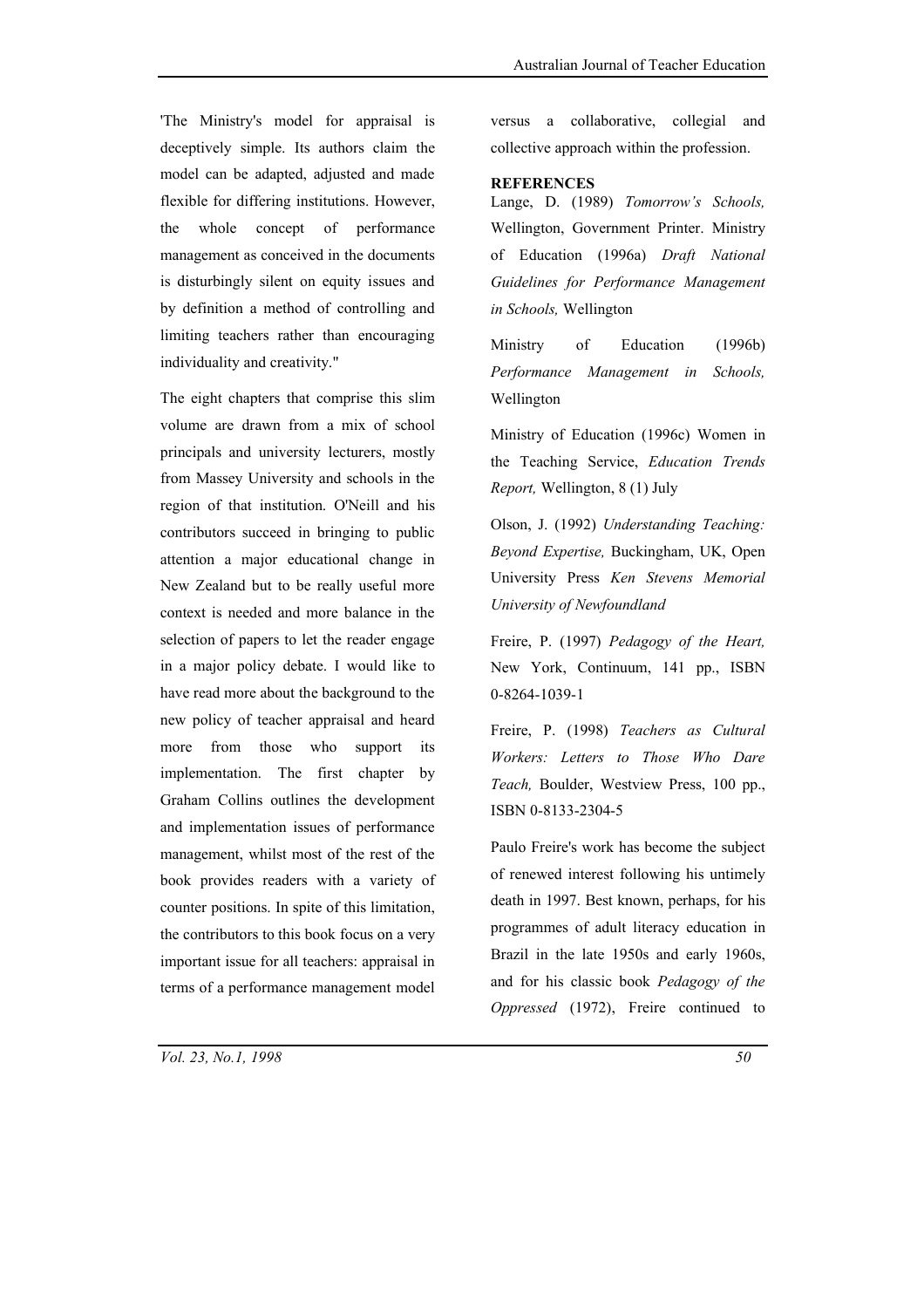reflect upon, modify and extend many of his earlier ideas in later works. The two books under review here - Pedagogy *of the Heart* and *Teachers as Cultural Workers have* both been published posthumously. With another volume *(Ideology Matters,* coauthored with Donaldo Macedo) currently in press, it is clear that in his last years Freire was extraordinarily productive as a writer and thinker. After resigning from his position as secretary of Education for the municipality of Sao Paulo in the early 1990s*,* Freire has returned to his books and, in the process, found the appropriate theoretical space to show a new side to his work.

These two books exhibit a similar style to *Pedagogy of Hope: Reliving Pedagogy of the Oppressed (1994)* and *Letters to Cristina: Reflections on My Life and Work(1996).* In these last works, Freire adopts a highly personal, very readable style of writing, weaving autobiographical accounts with theoretical discussion. Enhanced accessibility to complex philosophical arguments and revealing insights into the man behind the myth are two advantages conferred by this stylistic transformation. The weaknesses of this approach are most evident in *Pedagogy of Hope,* where the somewhat rambling character of Freire's narrative might, for some, be seen as an impediment to

systematic study. This flaw is rectified, to a significant extent, in *Letters to Cristiria (so*  named after a promise he made to his niece some years ago to set out his ideas and recollections in the form of a series of thematically linked letters), with a tighter structure and clearer delineation of major concepts and issues in evidence. *Pedagogy of the Heart* and *Teachers as Cultural Workers* combine elements of both of Freire's previous two books, the former perhaps being closer to *Pedagogy of Hope* in style and substance, the latter having much in common with Letters to Cristina.

*Pedagogy of the Heart* is true to its title. In this book Freire addresses some of the issues closest to his heart: the joys and difficulties of study and learning; the need for what he calls 'unity within diversity' among progressive groups on the left; the difficulties of exile; and, most of all, the enormous challenges facing contemporary Brazilian society. The need for hope in the face of corruption and adversity is a persistent theme in these pages, particularly toward the end of the book. Here Freire is at once both vulnerable and original. He discusses his faith, while admitting to feeling less than comfortable doing so, and urges his fellow Brazilians to continue the struggle for a less racist, sexist and classist world. For readers familiar with Freire's work, *Pedagogy of the Heart* will not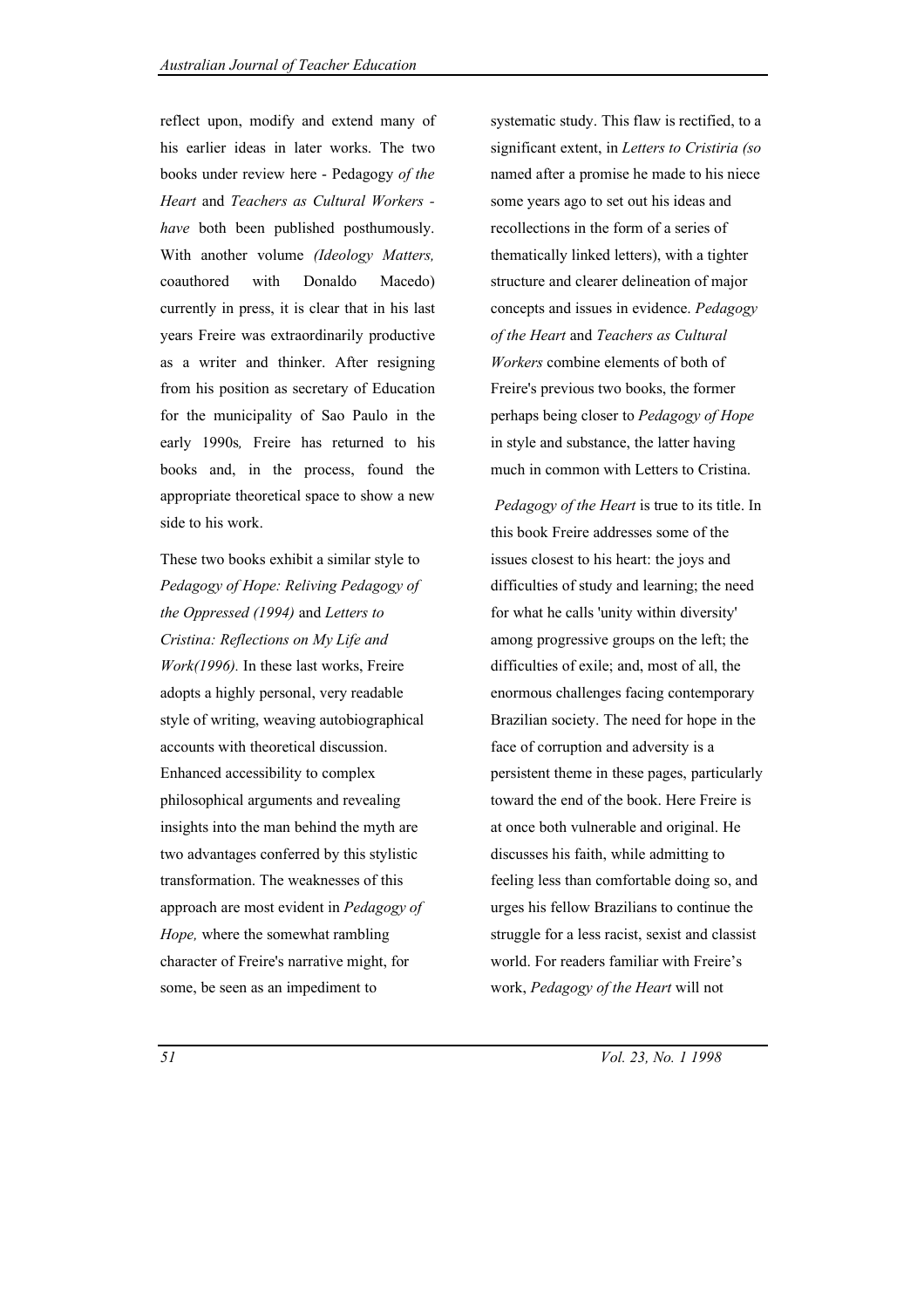disappoint. While there are significant points of overlap with earlier books, a number of fresh observations on familiar topics emerge. Perceptive comments on Freire's politics can be found in both the Foreword (by Martin Carnoy) and the Preface (by Ladislau Dowbor), and Ana Maria Arujo Freire's notes provide helpful additional information on the Brazilian context, past and present.

This book gives evidence that when Freire died he was, at 75, at the height of his intellectual maturity: his style of writing in his last years was relaxed but not ill-disciplined, he was able to address political issues with conviction and clarity, and he was confronting new policy questions relating to the rise of neoliberalism in Brazil and elsewhere across the globe. He was prepared to defend his work against stiff criticism where he felt this was appropriate and warranted, but he also displayed an admirable willingness to reconsider old ideas. He was constantly curious, restless, and investigative in his work as a scholar, educationist and political figure. He was passionately committed to Brazil, yet brought to that commitment the wisdom gained from years of experience in other parts of the world.

*Teachers as Cultural Workers* is a book for educators - for all who have an interest in the processes of teaching and learning,

whether in the Third World or the First World, with adults or children. Freire notes in his Preface that the book was written over an intense two month period. This is consistent with a pattern established in earlier books (the first three chapters of *Pedagogy of the Oppressed* were written in a matter of weeks). Freire defines his purpose in *Teachers as Cultural Workers* in these early comments:

My intention here is to demonstrate that the task of the teacher, who is also a learner, is both joyful and rigorous. It demands seriousness and scientific, physical, emotional, and affective preparation. It is a task that requires that those who commit themselves to teaching develop a certain love not only of others but also of the very process implied by teaching. It is impossible to teach without the courage to love, with the courage to try a thousand times before giving up. (p.3)

The book is structured around ten letters housed between preliminary and concluding chapters, with the multifaceted process of teaching providing the pivotal reference point throughout. The themes addressed in this volume are of concern to many other teachers around the world. Freire critiques 'prepackaged'' teacher education programmes, reinforcing his long held view that education can never be neutral, technocratic transfer of content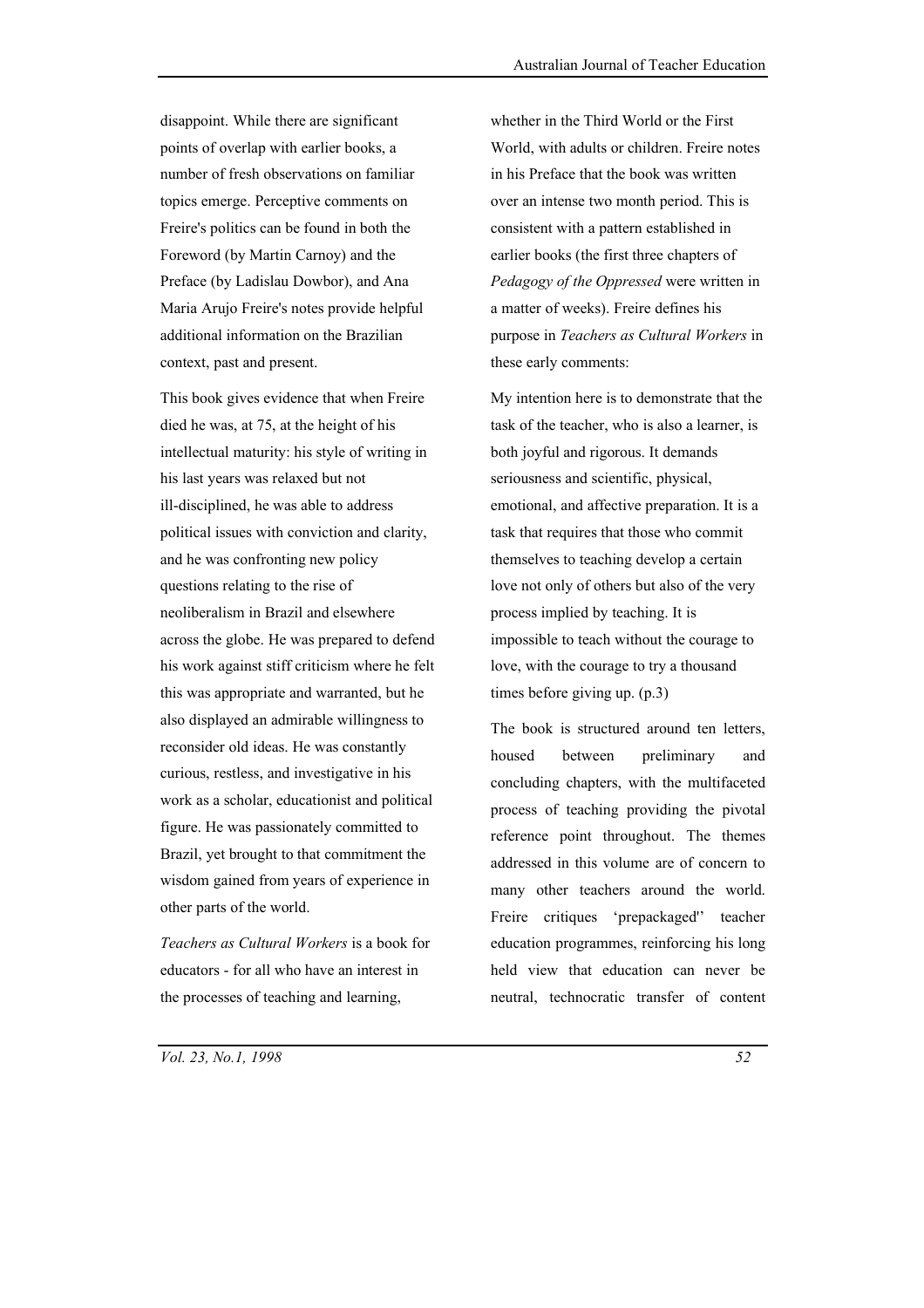from one person to another. He emphasises the importance of contextualising education, and of recognising impediments (often generated by a radically unequal distribution of resources) to teaching and learning. Teaching, he argues, is more than 'coddling': it must challenge learners, encouraging them to be rigorous, serious, critical - even uncomfortable - in their search for knowledge. Reading, studying and writing, he maintains, are difficult but rewarding intellectual endeavours. Freire discusses the motivations for teaching, and identifies some of the practical problems teachers face on a day-to-day basis. The question of cultural identity is addressed at some length,

In *Teachers as Cultural Workers* educators at all levels will find the most detailed examination of teaching since the first of Freire's coauthored, dialogical books, *A Pedagogy for Liberation (published in* 1987 with Ira Shot). There is a strong focus on the 'day to day' activities of teachers in this volume. Freire offers his thoughts on how to approach the first day of teaching, how to deal with fear, how to enhance dialogue, and how to engender a critical and questioning (but respectful) atmosphere in the classroom. A detailed analysis of the proper role of discipline in the learning process is provided. Freire draws upon his own experience, and recites concrete

examples, in developing pedagogical principles. He tries to speak to all teachers (by addressing issues common to almost every teaching situation), without pretending to have all the 'answers' to classroom problems.

Some unfortunate typographical errors have found their way into both books.

In *Pedagogy of the Heart* these include a missing full stop on p. 24, 'a' instead of 'at' on p. 54, 'whe' instead of 'she' on p. 72, a missing word in the second paragraph on p. 86, and 'me' instead of 'we' on p. 96. In Teachers as Cultural Worker, 'my point' instead of 'our point' is used on p. xv of the Foreword. These are minor blemishes, but mistakes of this kind can interrupt the flow of an author's prose and detract from an otherwise professional presentation.

On more substantive matters, a number of theoretical weaknesses in Freire's work must be noted (in brief). First, while questions about 'power' and 'ideology' feature prominently in both books - and especially in *Pedagogy of the Heart* - these concepts are only superficially defined and elaborated. A theory of power - always hinted at but never fully developed in Freire's published writings - might have provided a robust platform on which to defend his continuing use of the universal categories of 'oppressed' and 'oppressor' in the face of mounting dissatisfaction with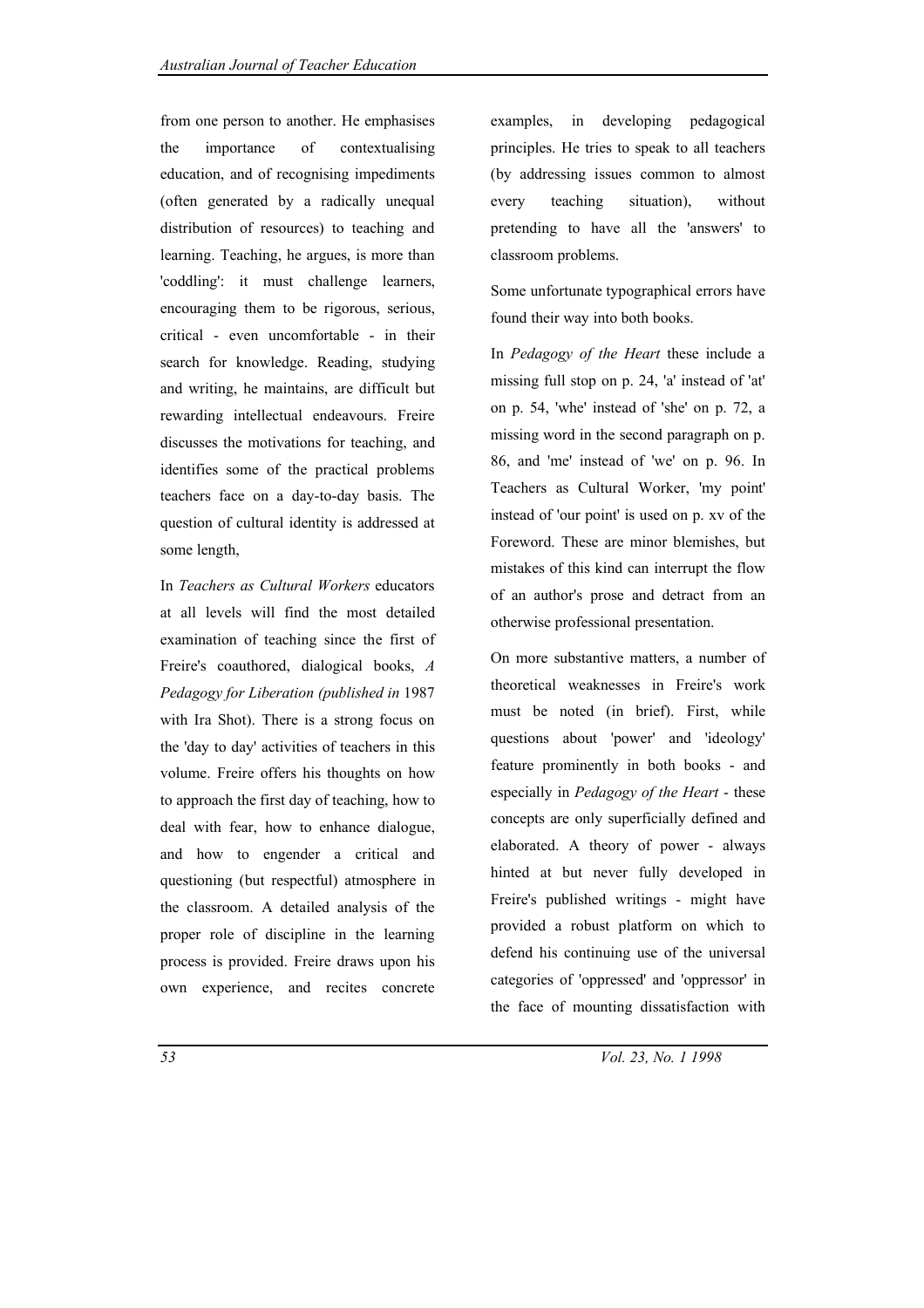such constructions from postmodern and poststructuralist thinkers. The new book on ideology (Freire and Macedo, 1998 in press) is eagerly awaited as a possible antidote to this criticism.

Second, and following from the first point, Freire is critical of postmodernism - or at least a certain variant of it - in *Pedagogy of the Heart,* but he is rather vague about his target. In books such as *A Pedagogy of Hope* he speaks approvingly of a certain postmodern attitude - a mode of openness commensurate with his view that one should never be too certain of one's certainties. It would be fair to say, however, that Freire never really caught up with much of what was being said under the banner of postmodernism. At least, this is the impression one gains from reading his work. This relates to a third problem with these books and other publications from recent years: Freire makes only limited explicit use of other theorist's writings. In avoiding filling his books with citations, footnotes, and lengthy bibliographies, Freire's work has a distinctively original flavour to it. This is refreshing in an age characterised by a frequent recycling of the old as if it were new. But Freire's approach has its difficulties. His later books are filled with insightful comments and searching questions. His writing can be thoughtprovoking and stimulating. Yet like all

written work it has its limits: additional citations might, at some points, have allowed the reader to see (with greater clarity than might otherwise be the case) how Freire had arrived at an idea and where one might go for further justification, discussion or debate.

Many teachers may have read, or heard about, *Pedagogy of the Oppressed* but know little else about Freire's work. For serious scholars, engaging the full range of texts across Freire's publishing career of more than thirty years is essential. For those familiar with Freire's name but not his books the two volumes under review here would provide an excellent starting point for further reading. Freire provides a clear alternative to the dominant ideology of neoliberalism underpinning educational reform in many countries today. He develops and defends his ontological, ethical and epistemological position at greater length in earlier writings. These books extend some of the fundamental philosophical principles articulated in previous publications, but also address contemporary political and pedagogical problems. Freire's mind was arguably at its sharpest in the years immediately preceding his death. *Pedagogy of the Heart* and *Teachers as Cultural Workers* both show, if in somewhat different ways, where a rich lifetime of practical and theoretical work